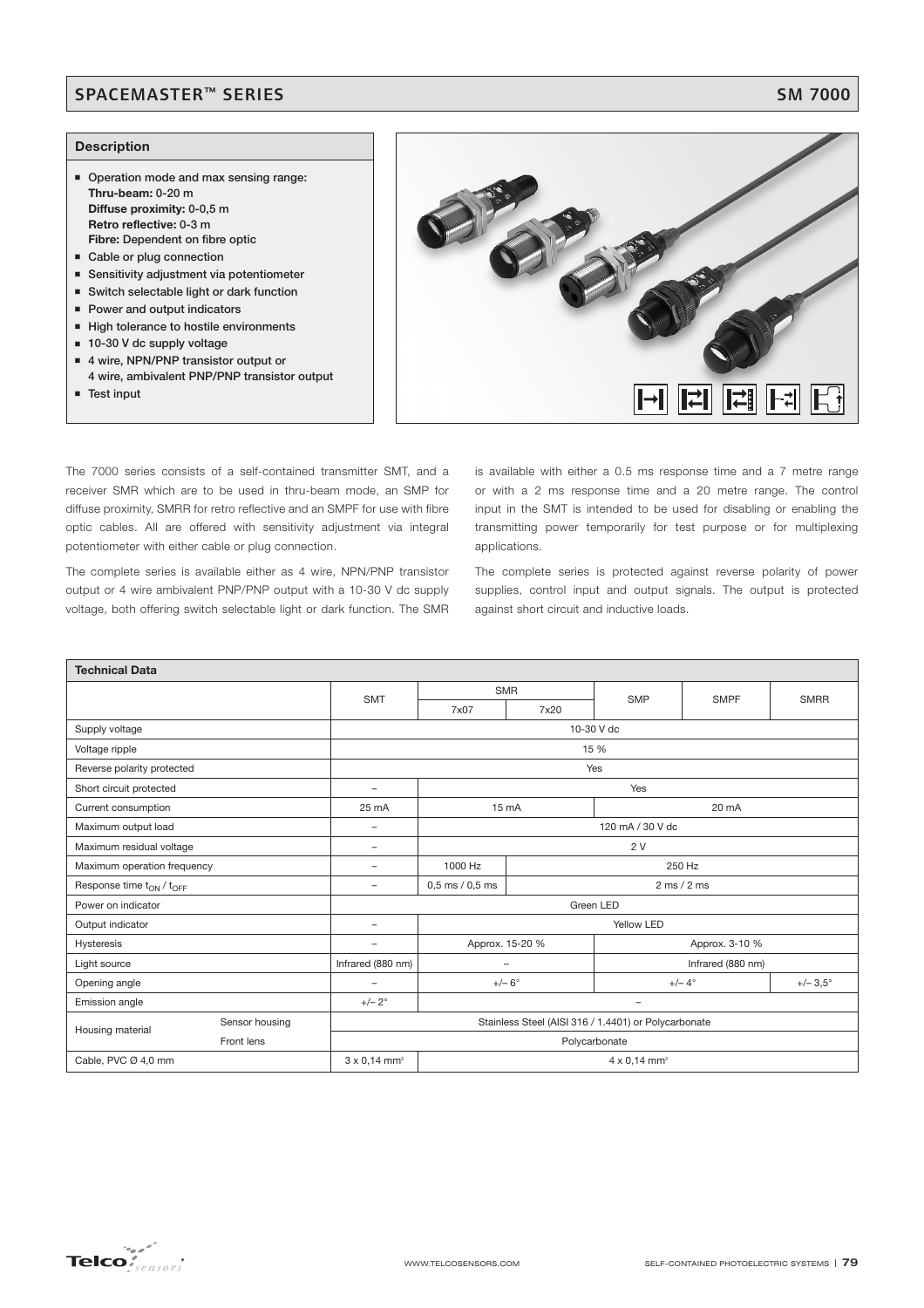# SM 7000 SPACEMASTER™ SERIES

| <b>Environmental Data</b> |                 |                   |                |      |                          |             |                |  |  |
|---------------------------|-----------------|-------------------|----------------|------|--------------------------|-------------|----------------|--|--|
|                           |                 | <b>SMT</b>        | <b>SMR</b>     |      | <b>SMP</b>               | <b>SMPF</b> | <b>SMRR</b>    |  |  |
|                           |                 |                   | 7x07           | 7x20 |                          |             |                |  |  |
| Vibration                 |                 | 10-55 Hz, 0,5 mm  |                |      |                          |             |                |  |  |
| Shock                     |                 | 30 <sub>g</sub>   |                |      |                          |             |                |  |  |
| Light immunity            | @ 5° incidence  | -                 | $>$ 20 000 lux |      | $\overline{\phantom{0}}$ |             |                |  |  |
|                           | @ 15° incidence | -                 | -              |      | $>40000$ lux             |             | $>$ 25 000 lux |  |  |
| Temperature, operation    |                 | $-20$ to $+60$ °C |                |      |                          |             |                |  |  |
| Temperature, storage      |                 | $-40$ to $+80$ °C |                |      |                          |             |                |  |  |
| Sealing class             |                 | IP 67             |                |      |                          |             |                |  |  |
| Approvals                 |                 | Œ                 |                |      |                          |             |                |  |  |

|                     | <b>Available Types</b>                                                                                                         |           |                                                 |                                                         |                         |              |                       |                        |                       |            |                |                       |                        |                       |         |                        |  |                      |                       |                      |  |
|---------------------|--------------------------------------------------------------------------------------------------------------------------------|-----------|-------------------------------------------------|---------------------------------------------------------|-------------------------|--------------|-----------------------|------------------------|-----------------------|------------|----------------|-----------------------|------------------------|-----------------------|---------|------------------------|--|----------------------|-----------------------|----------------------|--|
|                     | Type                                                                                                                           | Power     | Control                                         | Output                                                  | Connection              |              | 5 m cable             | 4 pin, M8 plug         | 4 pin, M12 plug       | Range      |                |                       |                        |                       |         |                        |  |                      |                       |                      |  |
|                     |                                                                                                                                | Supply    | Feature                                         |                                                         | <b>Housing Material</b> | Housing Type |                       | Order Reference        |                       |            |                |                       |                        |                       |         |                        |  |                      |                       |                      |  |
| Transmitter         | 7000                                                                                                                           | $10 - 30$ | Test<br>Input                                   |                                                         | Polycarbonate           | M18 x 1      | <b>SMT 7000 TP 5</b>  | <b>SMT 7000 TP T4</b>  | <b>SMT 7000 TP J</b>  | 20 m       |                |                       |                        |                       |         |                        |  |                      |                       |                      |  |
|                     |                                                                                                                                | V dc      |                                                 |                                                         | <b>Stainless Steel</b>  |              | <b>SMT 7000 TS 5</b>  | <b>SMT 7000 TS T4</b>  | <b>SMT 7000 TS J</b>  |            |                |                       |                        |                       |         |                        |  |                      |                       |                      |  |
|                     | 7607                                                                                                                           |           |                                                 |                                                         | Polycarbonate           |              | <b>SMR 7607 TP 5</b>  | SMR 7607 TP T4         | <b>SMR 7607 TP J</b>  | $0 - 7$ m  |                |                       |                        |                       |         |                        |  |                      |                       |                      |  |
|                     |                                                                                                                                |           | Sensitivity<br>pot. and                         | NPN/PNP                                                 | <b>Stainless Steel</b>  |              | <b>SMR 7607 TS 5</b>  | <b>SMR 7607 TS T4</b>  | <b>SMR 7607 TS J</b>  |            |                |                       |                        |                       |         |                        |  |                      |                       |                      |  |
|                     | 7620                                                                                                                           |           | light/dark<br>switch                            |                                                         | Polycarbonate           |              | SMR 7620 TP 5         | <b>SMR 7620 TP T4</b>  | <b>SMR 7620 TP J</b>  | $0 - 20$ m |                |                       |                        |                       |         |                        |  |                      |                       |                      |  |
|                     |                                                                                                                                | $10 - 30$ |                                                 |                                                         | <b>Stainless Steel</b>  | M18 x 1      | SMR 7620 TS 5         | <b>SMR 7620 TS T4</b>  | <b>SMR 7620 TS J</b>  |            |                |                       |                        |                       |         |                        |  |                      |                       |                      |  |
| Receiver            | 7707                                                                                                                           | V dc      |                                                 |                                                         | Polycarbonate           |              | <b>SMR 7707 TP 5</b>  | <b>SMR 7707 TP T4</b>  | <b>SMR 7707 TP J</b>  | $0-7$ m    |                |                       |                        |                       |         |                        |  |                      |                       |                      |  |
|                     |                                                                                                                                |           | Sensitivity                                     | PNP/PNP                                                 | <b>Stainless Steel</b>  |              | <b>SMR 7707 TS 5</b>  | <b>SMR 7707 TS T4</b>  | <b>SMR 7707 TS J</b>  |            |                |                       |                        |                       |         |                        |  |                      |                       |                      |  |
|                     | 7720                                                                                                                           |           | pot.                                            |                                                         | Polycarbonate           |              | <b>SMR 7720 TP 5</b>  | SMR 7720 TP T4         | SMR 7720 TP J         | $0 - 20$ m |                |                       |                        |                       |         |                        |  |                      |                       |                      |  |
|                     |                                                                                                                                |           |                                                 |                                                         | <b>Stainless Steel</b>  |              | <b>SMR 7720 TS 5</b>  | <b>SMR 7720 TS T4</b>  | <b>SMR 7720 TS J</b>  |            |                |                       |                        |                       |         |                        |  |                      |                       |                      |  |
|                     |                                                                                                                                |           |                                                 |                                                         |                         |              |                       |                        |                       |            |                |                       |                        |                       |         |                        |  |                      |                       |                      |  |
| Proximity           | 10-30<br>7600                                                                                                                  |           | Sensitivity<br>pot. and                         | NPN/PNP                                                 | Polycarbonate           | M18 x 1      | SMP 7600 TP 5         | SMP 7600 TP T4         | <b>SMP 7600 TP J</b>  | $0-0,5$ m  |                |                       |                        |                       |         |                        |  |                      |                       |                      |  |
|                     |                                                                                                                                | V dc      | light/dark<br>switch                            |                                                         |                         |              |                       |                        |                       |            |                |                       |                        |                       |         | <b>Stainless Steel</b> |  | <b>SMP 7600 TS 5</b> | <b>SMP 7600 TS T4</b> | <b>SMP 7600 TS J</b> |  |
|                     |                                                                                                                                |           |                                                 |                                                         |                         |              |                       |                        |                       |            |                |                       |                        |                       |         |                        |  |                      |                       |                      |  |
| <b>Fibre Sensor</b> | 7600                                                                                                                           | $10 - 30$ | Sensitivity<br>pot. and<br>light/dark<br>switch | NPN/PNP                                                 | Polycarbonate           | M18 x 1      | SMPF 7600 TP 5        | <b>SMPF 7600 TP T4</b> | <b>SMPF 7600 TP J</b> | Refer to   |                |                       |                        |                       |         |                        |  |                      |                       |                      |  |
|                     |                                                                                                                                | V dc      |                                                 |                                                         | <b>Stainless Steel</b>  |              | <b>SMPF 7600 TS 5</b> | <b>SMPF 7600 TS T4</b> | <b>SMPF 7600 TS J</b> | page 154   |                |                       |                        |                       |         |                        |  |                      |                       |                      |  |
|                     |                                                                                                                                |           |                                                 | Note: Glass fibre optic cable to be ordered separately. |                         |              |                       |                        |                       |            |                |                       |                        |                       |         |                        |  |                      |                       |                      |  |
| Reflective          | 7600                                                                                                                           | $10 - 30$ | Sensitivity<br>pot. and<br>light/dark<br>switch | Polycarbonate                                           |                         |              |                       | NPN/PNP                |                       |            | $M18 \times 1$ | <b>SMRR 7600 TP 5</b> | <b>SMRR 7600 TP T4</b> | <b>SMRR 7600 TP J</b> | $0-3$ m |                        |  |                      |                       |                      |  |
| $\circ$<br>Retr     |                                                                                                                                | V dc      |                                                 |                                                         | <b>Stainless Steel</b>  |              | <b>SMRR 7600 TS 5</b> | <b>SMRR 7600 TS T4</b> | <b>SMRR 7600 TS J</b> |            |                |                       |                        |                       |         |                        |  |                      |                       |                      |  |
|                     | Note: Reflector to be ordered separately.<br><b>Telco</b><br>80   SELF-CONTAINED PHOTOELECTRIC SYSTEMS<br>WWW.TELCOSENSORS.COM |           |                                                 |                                                         |                         |              |                       |                        |                       |            |                |                       |                        |                       |         |                        |  |                      |                       |                      |  |

| roximity | $10 - 30$<br>7600<br>V dc | Sensitivity<br>pot. and | NPN/PNP              | Polycarbonate | $M18 \times 1$         | <b>SMP 7600 TP 5</b> | <b>SMP 7600 TP T4</b> | <b>SMP 7600 TP J</b>  | $0 - 0.5$ m          |
|----------|---------------------------|-------------------------|----------------------|---------------|------------------------|----------------------|-----------------------|-----------------------|----------------------|
| മ        |                           |                         | light/dark<br>switch |               | <b>Stainless Steel</b> |                      | <b>SMP 7600 TS 5</b>  | <b>SMP 7600 TS T4</b> | <b>SMP 7600 TS J</b> |

| Sensor |                                                         | $10 - 30$<br>7600<br>V dc | Sensitivity<br>pot. and<br>light/dark<br>switch | NPN/PNP | Polycarbonate          | $M18 \times 1$ | <b>SMPF 7600 TP 5</b> | <b>SMPF 7600 TP T4</b> | <b>SMPF 7600 TP J</b> | Refer to<br>page 154 |
|--------|---------------------------------------------------------|---------------------------|-------------------------------------------------|---------|------------------------|----------------|-----------------------|------------------------|-----------------------|----------------------|
| Fibre  |                                                         |                           |                                                 |         | <b>Stainless Steel</b> |                | SMPF 7600 TS 5        | <b>SMPF 7600 TS T4</b> | <b>SMPF 7600 TS J</b> |                      |
|        | Note: Glass fibre optic cable to be ordered separately. |                           |                                                 |         |                        |                |                       |                        |                       |                      |

| Reflective | 7600 | 10-30<br>V dc | Sensitivity<br>pot. and<br>light/dark<br>switch | NPN/PNP | Polycarbonate          | $M18 \times 1$ | <b>SMRR 7600 TP 5</b> | <b>SMRR 7600 TP T4</b> | <b>SMRR 7600 TP J</b> | $0-3$ m |
|------------|------|---------------|-------------------------------------------------|---------|------------------------|----------------|-----------------------|------------------------|-----------------------|---------|
| Retro      |      |               |                                                 |         | <b>Stainless Steel</b> |                | <b>SMRR 7600 TS 5</b> | <b>SMRR 7600 TS T4</b> | <b>SMRR 7600 TS J</b> |         |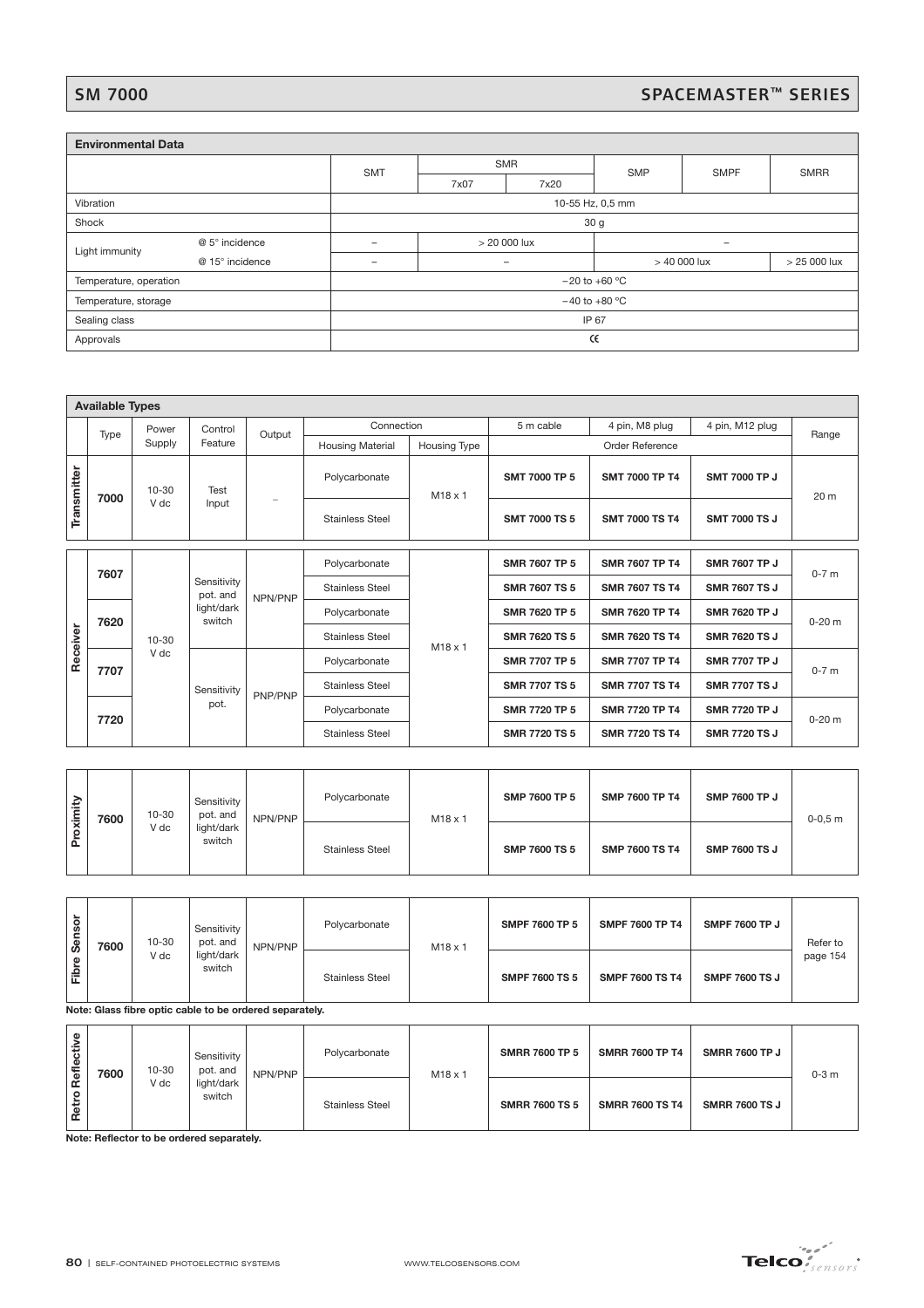### SPACEMASTER™ SERIES SM 7000





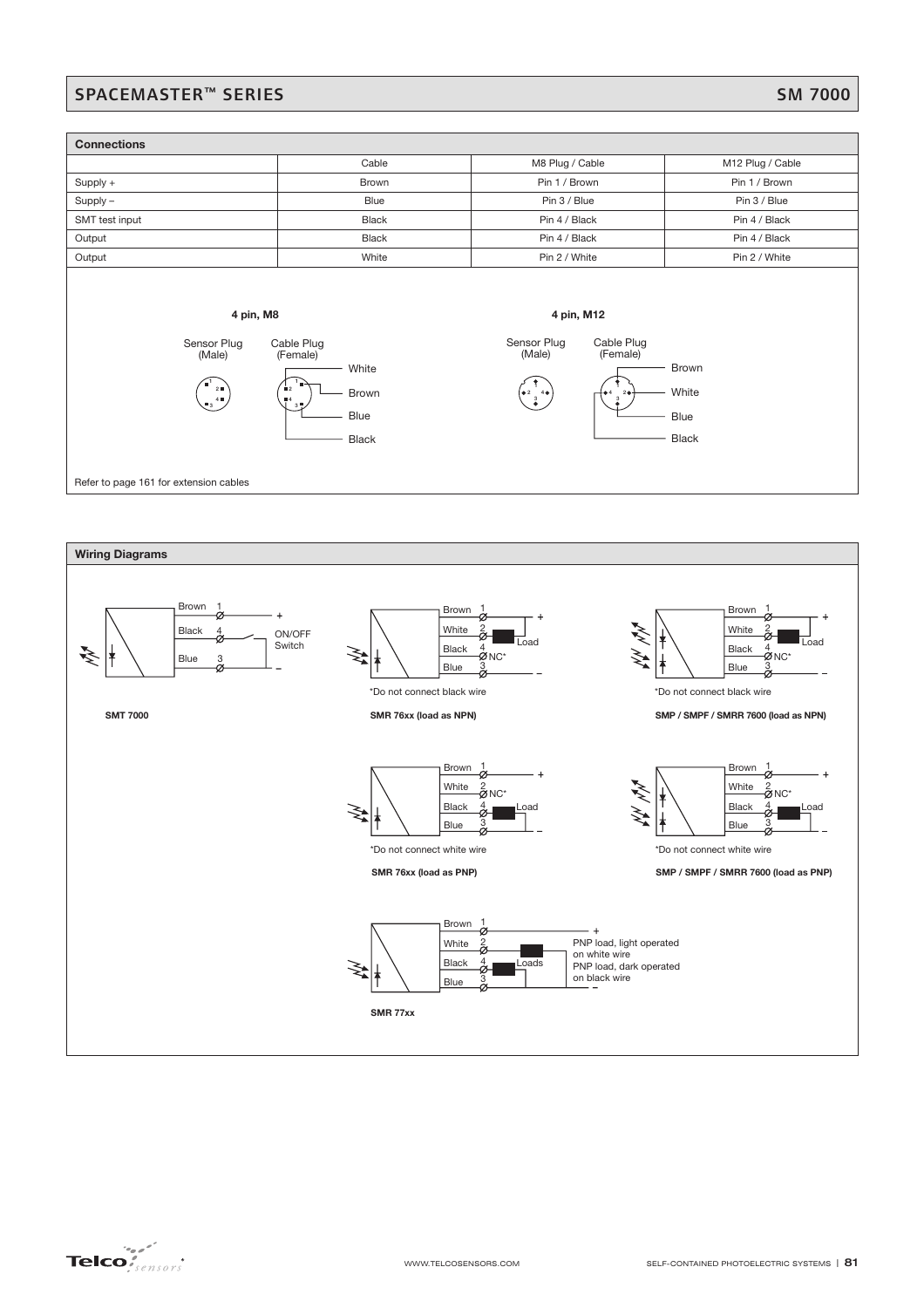## SM 7000 SPACEMASTER™ SERIES



 $\mathsf{Telco}_{\mathsf{f} \mathsf{sensor}}^{\mathsf{f} \mathsf{f} \mathsf{f} \mathsf{f} \mathsf{f} \mathsf{f} \mathsf{f} \mathsf{f} \mathsf{f} \mathsf{f} \mathsf{f} \mathsf{f} \mathsf{f} \mathsf{f} \mathsf{f} \mathsf{f} \mathsf{f} \mathsf{f} \mathsf{f} \mathsf{f} \mathsf{f} \mathsf{f} \mathsf{f} \mathsf{f} \mathsf{f} \mathsf{f} \mathsf{f} \mathsf{f} \mathsf{f} \mathsf{f} \mathsf{f} \mathsf{f} \mathsf{f} \math$